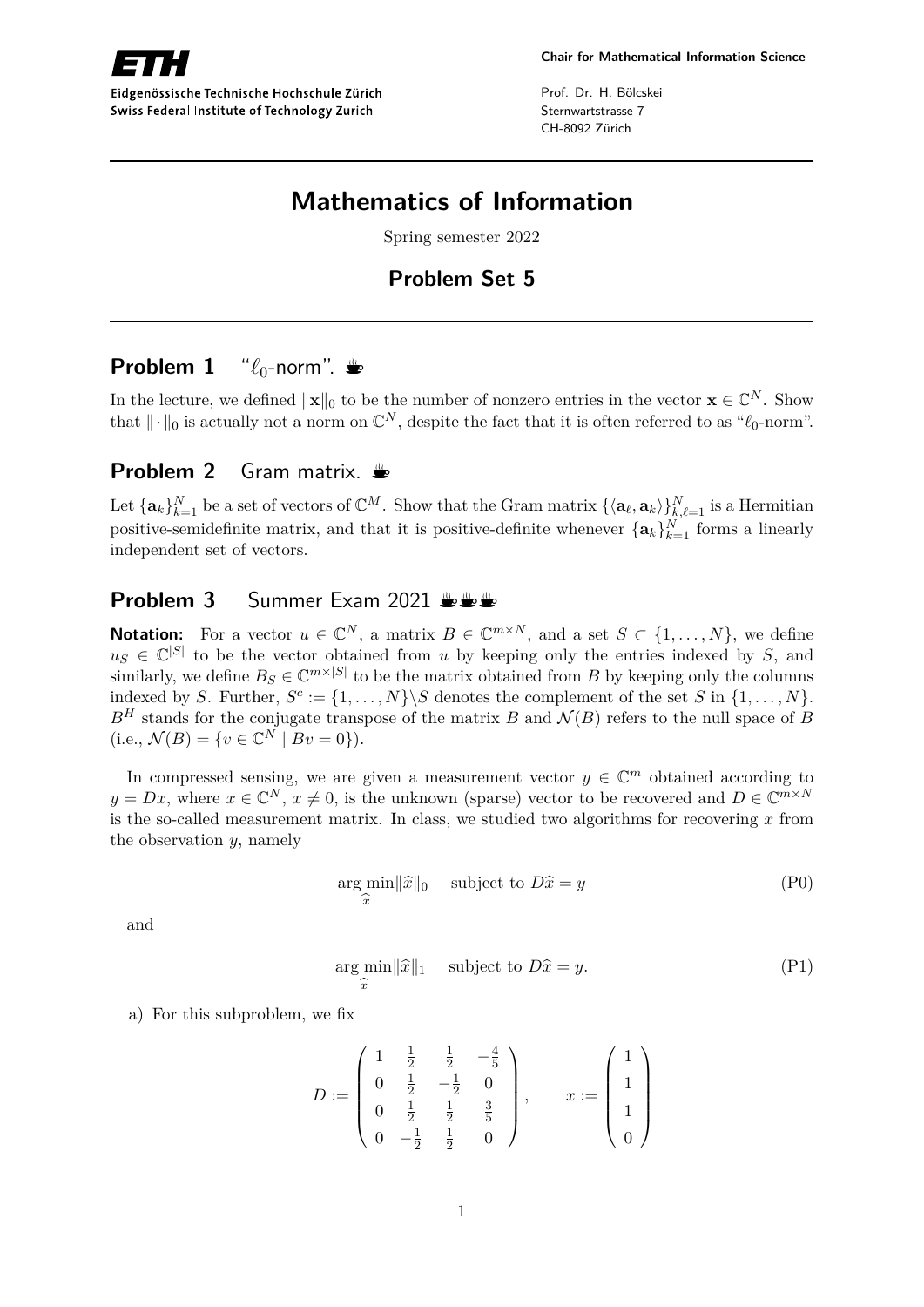and hence

$$
y = Dx = \begin{pmatrix} 2 \\ 0 \\ 1 \\ 0 \end{pmatrix}.
$$

i) Compute  $\mathcal{N}(D)$ .

ii) Is the condition  $||x||_0 < \frac{\text{spark}(D)}{2}$  $\frac{\pi(D)}{2}$  satisfied?

iii) Is the condition

$$
||x||_0 < \frac{1}{2} \left( 1 + \frac{1}{\mu(D)} \right),
$$

satisfied? Here,  $\mu(D)$  denotes the coherence of *D*.

iv) Specify the solution set for the linear system of equations  $y = D\hat{x}$ , i.e., determine

$$
\mathcal{X} := \{ \widehat{x} \mid y = D\widehat{x} \}.
$$

- v) Is *x* uniquely recovered through (P0)?
- vi) Is *x* uniquely recovered through (P1)?
- b) In the following subproblem, we establish sufficient conditions for recovery through (P1). Specifically, these conditions are in terms of the sign pattern of the vector  $x \in \mathbb{C}^N$  to be recovered. We define the support set of *x* as  $S = \{i \mid x_i \neq 0\} \subset \{1, \ldots, N\}$ , and let the complex sign-function  $sgn(*) : \mathbb{C}^N \to \mathbb{C}^N$  be given by

$$
(\operatorname{sgn}(x))_k = \begin{cases} x_k/|x_k|, & \text{if } x_k \neq 0\\ 0, & \text{else} \end{cases}
$$

Throughout we assume that  $x \neq 0$ .

i) Show that  $x$  can be recovered through  $(P1)$  if it satisfies the following sufficient condition (C1):

$$
\left| \sum_{j \in S} v_j \overline{(\text{sgn}(x))_j} \right| < \sum_{k \in S^c} |v_k|, \qquad \text{for all } v \in \mathcal{N}(D) \setminus \{0\}. \tag{C1}
$$

*.*

*Hint: First show that*  $\forall u, v \in \mathbb{C}^N : |\langle u, v \rangle| \le ||u||_1 ||v||_{\infty}$ . (1 point)

ii) Show that  $x$  can be recovered through  $(P1)$  if it satisfies the following sufficient condition (C2):

$$
\mathcal{N}(D_S) = \{0\} \qquad \text{and there exists } h \in \mathbb{C}^m \text{ s.t.}
$$
  

$$
(D^H h)_j = \text{sgn}(x)_j, \ \forall j \in S, \qquad |(D^H h)_k| < 1, \ \forall k \in S^c.
$$
 (C2)

*Hint: Show that (C2) implies (C1).*

iii) Show that  $x$  can be recovered through  $(P1)$  if it fulfills the following sufficient condition (C3):

$$
\mathcal{N}(D_S) = \{0\} \quad \text{and} \quad \left| \left\langle D_S^{\dagger} d_k, \text{sgn}(x_S) \right\rangle \right| < 1, \ \forall k \in S^c,\tag{C3}
$$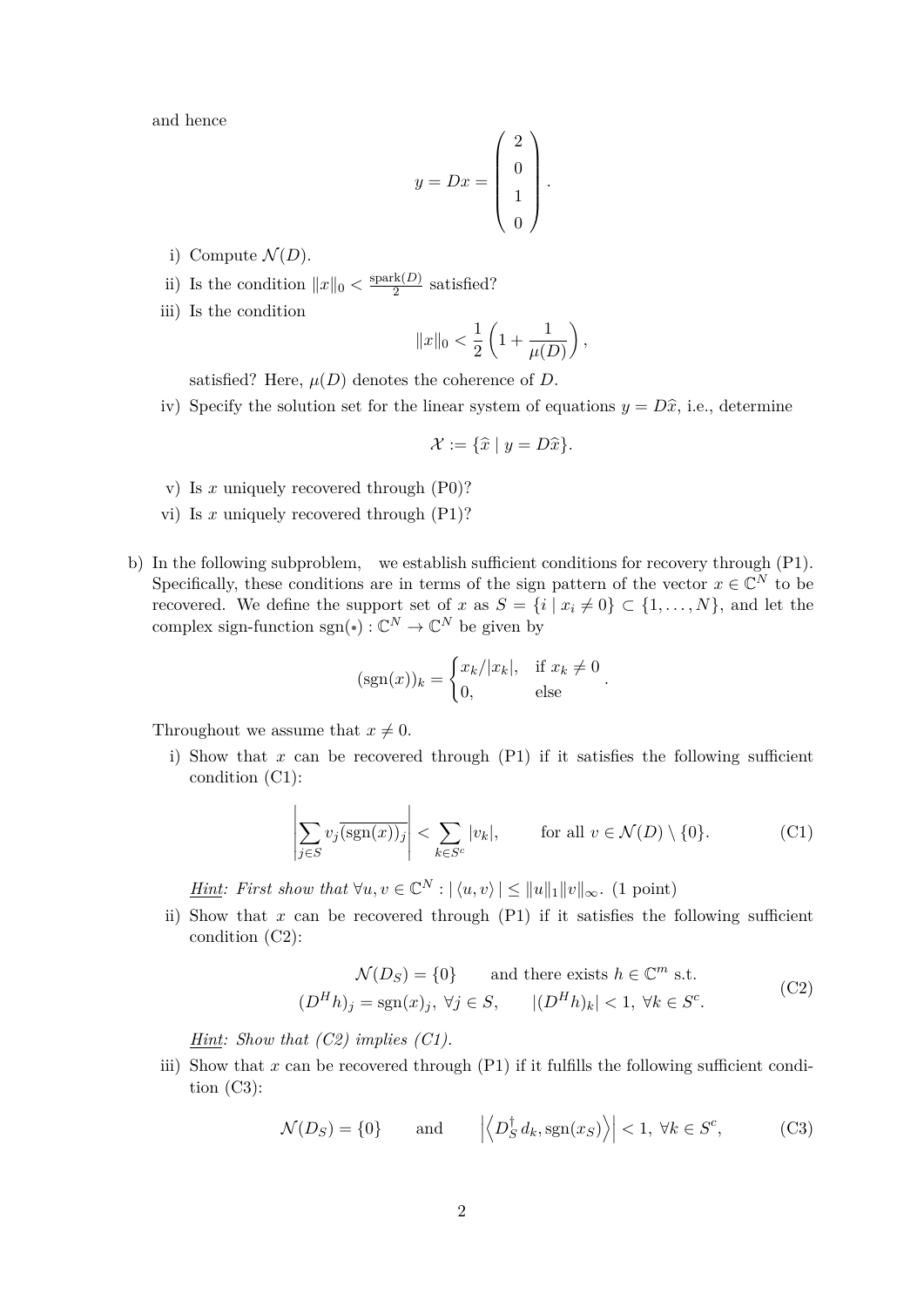where  $d_j$  denotes the *j*-th column of *D* and  $D_g^{\dagger}$  $S^{\dagger}$  :=  $((D_S)^H D_S)^{-1} (D_S)^H$  is the pseudoinverse of *DS*.

*Hint: Show that (C3) implies (C2) by proving that (C2) is satisfied by the vector*  $h = (D_s^{\dagger})$  $S^{\dagger}$ )<sup>*H*</sup> sgn(*xS*)*.* You may use without proof that the inverse of a symmetric *matrix is symmetric.*

### **Problem 4** Exam 2019  $\frac{10}{2}$

Fix  $m \in \mathbb{N}$ , and consider the finite-dimensional vector space  $\mathbb{C}^{m \times m}$  equipped with the inner product

$$
\langle A, B \rangle := \text{tr}(B^H A) = \sum_{j,k=1}^m A_{jk} \overline{B_{jk}}, \quad A, B \in \mathbb{C}^{m \times m}.
$$
 (1)

For  $\ell, n \in \{1, \ldots, m\}$ , let  $E^{(\ell,n)} \in \mathbb{C}^{m \times m}$  be the matrix whose entry  $(\ell, n)$  has value 1, and all other entries have value 0, i.e.,

$$
E_{jk}^{(\ell,n)} = \begin{cases} 1, & \text{if } j = \ell \text{ and } k = n \\ 0, & \text{else} \end{cases}, \quad \text{for all } (j,k) \in \{1, \ldots, m\}.
$$

a) Show that the set  $\mathcal{E} := \{ E^{(\ell,n)} : \ell, n \in \{1, \ldots, m\} \}$  is an orthonormal basis for  $\mathbb{C}^{m \times m}$  with respect to the inner product (1). What is the dimension of the vector space  $\mathbb{C}^{m \times m}$ ?

Next, define the  $m \times m$  cyclic time-shift matrix *D* and the  $m \times m$  modulation matrix *M* according to:

$$
D = \begin{pmatrix} 0 & \cdots & 0 & 1 \\ 1 & 0 & & & 0 \\ & 1 & 0 & & & \\ & & \ddots & & \\ & & & 1 & 0 \end{pmatrix}, \quad M = \begin{pmatrix} e^{-\frac{2\pi i \cdot 0}{m}} & & & & \\ & e^{-\frac{2\pi i \cdot 2}{m}} & & 0 & \\ & & e^{-\frac{2\pi i (m-1)}{m}} & & \\ & & & \ddots & \\ & & & & e^{-\frac{2\pi i (m-1)}{m}} \end{pmatrix}.
$$

Now, for  $\ell, n \in \{0, 1, \ldots, m-1\}$ , let  $G^{(\ell,n)} = \frac{1}{\sqrt{m}} M^{\ell} D^n$ .

b) Show that the set  $\mathcal{G} := \{ G^{(\ell,n)} : \ell, n \in \{0,1,\ldots,m-1\} \}$  is an orthonormal basis for  $\mathbb{C}^{m \times m}$ with respect to the inner product  $(1)$ .

[Hint: Use a dimensionality argument to establish completeness.]

Given orthonormal bases  $\mathcal{B}_1$  and  $\mathcal{B}_2$  for  $\mathbb{C}^{m \times m}$ , we define their mutual coherence  $\mu(\mathcal{B}_1, \mathcal{B}_2)$  as

$$
\mu(\mathcal{B}_1, \mathcal{B}_2) = \max_{U \in \mathcal{B}_1, V \in \mathcal{B}_2} |\langle U, V \rangle|.
$$

- c) Compute  $\mu(\mathcal{E}, \mathcal{G})$ .
- d) Show that

$$
\mu(\mathcal{B}_1,\mathcal{B}_2)\geq \frac{1}{m},
$$

for every pair of orthonormal bases  $B_1$  and  $B_2$  for  $\mathbb{C}^{m \times m}$ . [Hint: Assume that the claim is false for orthonormal bases  $\mathcal{B}_1 = \{U_1, \ldots, U_{m^2}\}\$  and